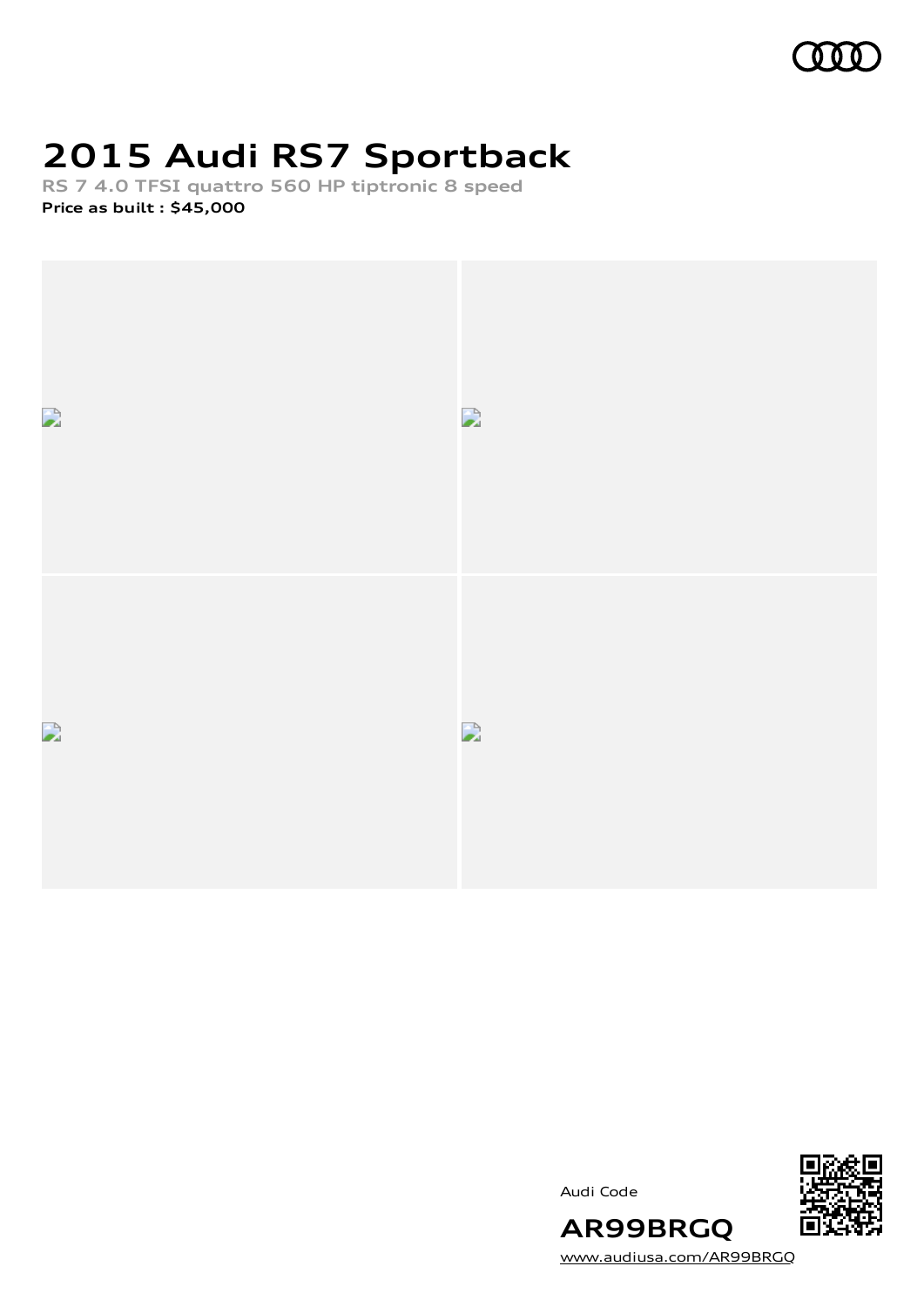## **Summary**

### **Audi 2015 Audi RS7 Sportback**

RS 7 4.0 TFSI quattro 560 HP tiptronic 8 speed

**Price as buil[t](#page-10-0)** \$45,000

#### **Exterior colour**

Ibis White

#### **Interior colour**

#### **Technical Specifications**

| Engine type                  | V8 engine with Audi cylinder on<br>demand <sup>™</sup> engine efficiency<br>technology |
|------------------------------|----------------------------------------------------------------------------------------|
| stroke                       | Displacement/Bore and 3,993/84.5 x 89.0 cc/mm                                          |
| Top track speed              | 174 mph mph                                                                            |
| Acceleration (0 - 60<br>mph) | 3.7 sec. seconds                                                                       |

### $\overline{\phantom{a}}$

#### **Further Information**

|                 | N٥           |
|-----------------|--------------|
| Mileage         | 95,351 miles |
| Type of vehicle | Used car     |

**Warranty**

#### **Audi Code** AR99BRGQ

**Your configuration on www.audiusa.com** [www.audiusa.com/AR99BRGQ](https://www.audiusa.com/AR99BRGQ)

**Commission number** bc5e9b2a0a0e0971237a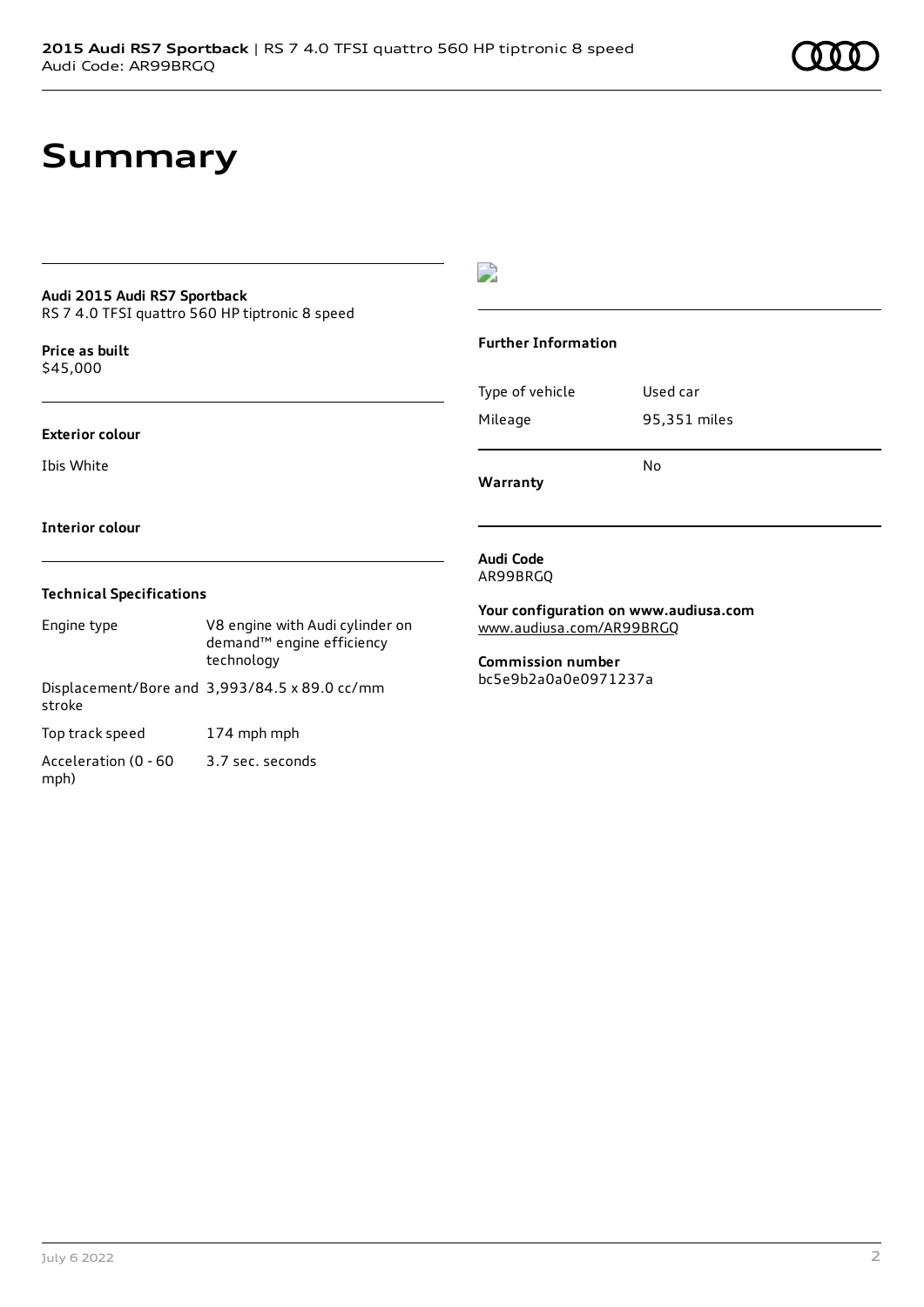## **Equipment**

Ibis White

Audi adaptive cruise control with stop & go

Extended Carbon package

Sport exhaust with black outlets

Sport suspension plus with Dynamic Ride Control (DRC)

Carbon fiber front spoiler, rear diffuser and exterior side mirror housings

Dynamic steering

Tires 275/30 R21 98Y xl sportive

Engine cover with carbon fiber inserts

21" 5-spoke-blade design (Black finish) wheels with 275/30 summer performance tires













**(1/2)**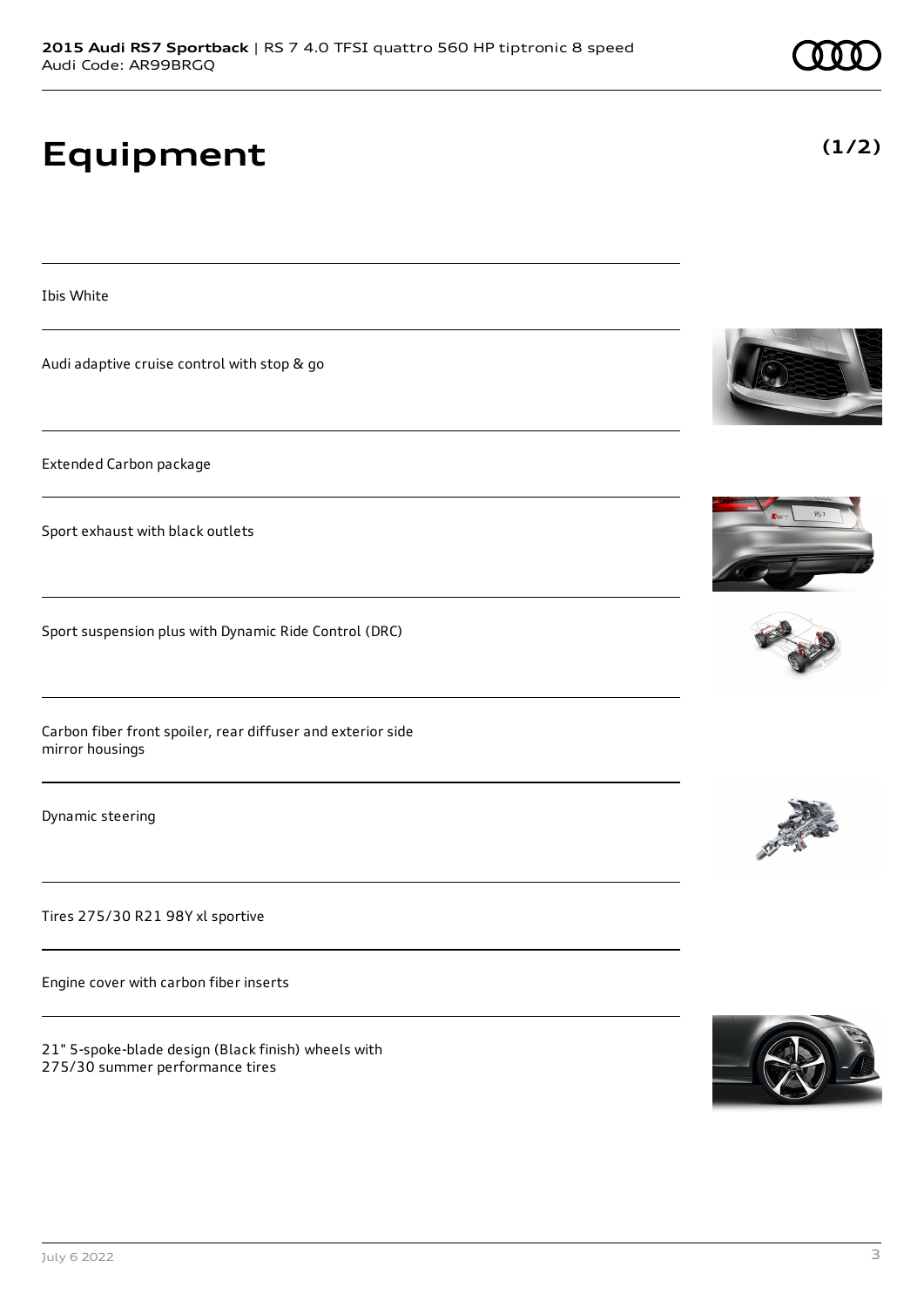# **Equipment**

RS 7 Dynamic package

Individual Contour Seating package

Front ventilation and massage function

Perforated Valcona leather

Audi pre sense® plus

Bang & Olufsen® Advanced Sound System

Audi active lane assist





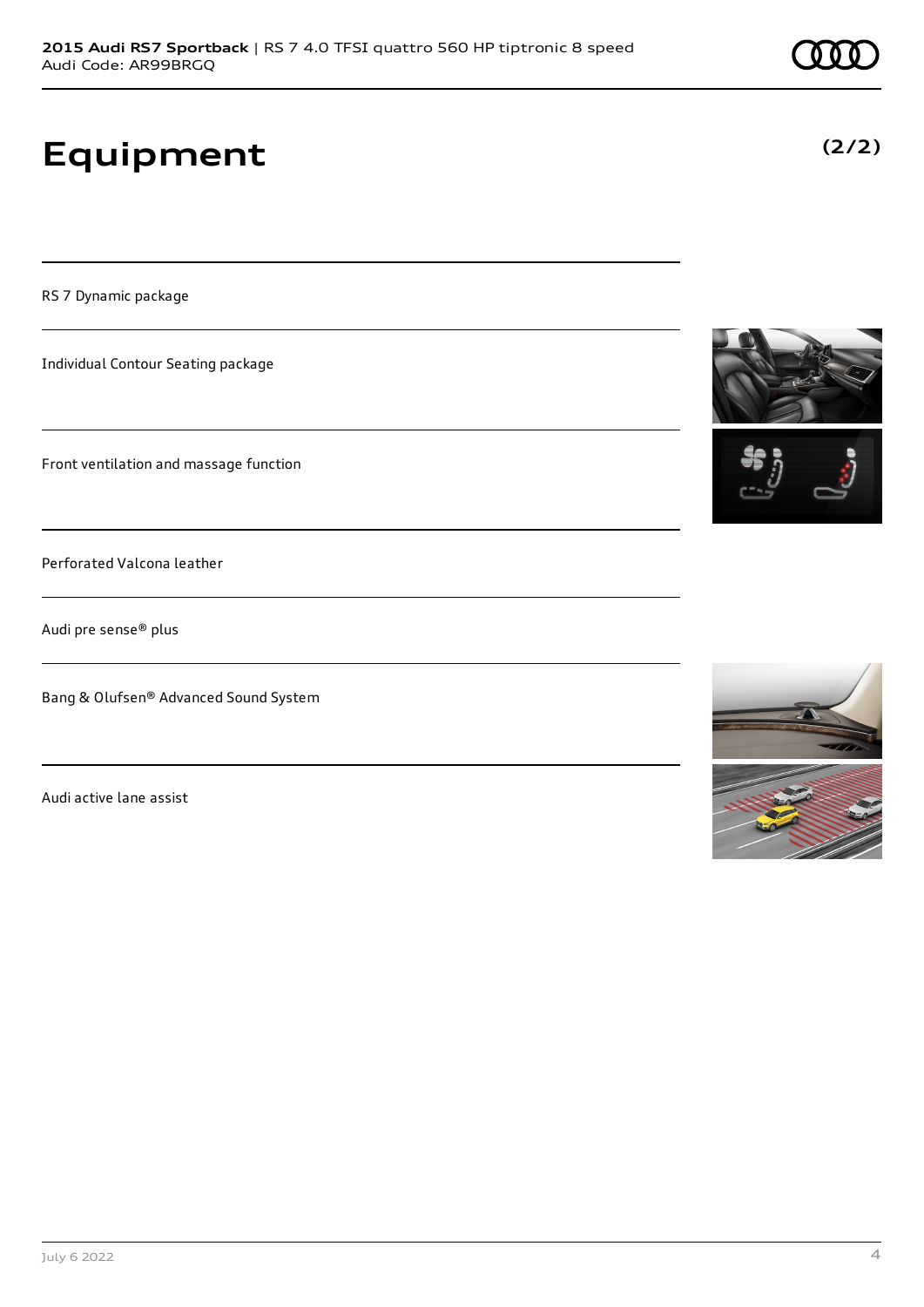# **Standard features**

### **Safety and Security**

| 4UH             | Air bag for driver and front passenger with<br>knee air bag                          |
|-----------------|--------------------------------------------------------------------------------------|
| 1 AT            | Electronic stabilisation control (ESC)                                               |
| UH1             | Electromechanical parking brake                                                      |
| VC <sub>2</sub> | Remote-controlled garage door opener                                                 |
| 6Y4             | Top speed electronically governed at 280<br>km/h                                     |
| 7K3             | Tyre pressure monitoring system                                                      |
| 4X3             | Head airbag system                                                                   |
| 8N6             | Light / rain sensor                                                                  |
| 413             | Comfort key without safety code                                                      |
| 3B7             | Child seat anchor according to Canadian<br>requirements and child seat system ISOFIX |

### **Exterior**

| 6XI. | Exterior mirrors, electrically folding, with<br>automatic anti-glare action on both sides,<br>with memory function |
|------|--------------------------------------------------------------------------------------------------------------------|
| 1S1  | Tool kit and car jack                                                                                              |
| 512  | Rear spoiler                                                                                                       |
| 8FY  | LED headlights, US design                                                                                          |
| 8SL  | LED rear lights, USA version                                                                                       |
| 4KC  | Side and rear windows in heat-insulating<br>glass                                                                  |
|      |                                                                                                                    |

### **Interior**

| QE1 | Storage package                |
|-----|--------------------------------|
| 3FE | Glass sunroof                  |
| 7M7 | Scuff plates in door apertures |
| 6NQ | Headlining in black cloth      |

| <b>Interior</b> |                                                                                                 |
|-----------------|-------------------------------------------------------------------------------------------------|
| 9AO             | Four-zone deluxe automatic air conditioning                                                     |
| 416             | Interior mirror with automatic anti-glare<br>action                                             |
| 002             | Ambient lighting                                                                                |
| 1 XX            | Leather-covered multifunction sports<br>steering wheel, 3-spoke design, with shift<br>paddles   |
| 2CZ             | Electric steering wheel adjustment                                                              |
| 7HF             | Leather-covered door armrests in the door<br>trims                                              |
| 6F3             | Front centre armrest                                                                            |
| 7F9             | Gear lever/selector lever knob                                                                  |
| 4E9             | Luggage compartment lid, electrically<br>opening and closing, with control button<br>inside car |
| 3 K A           | Rear seat bench with storage tray in the seat                                                   |
| 4A3             | Seat heating for front seats                                                                    |
| 5MB             | RS-design Carbon Fiber inlay                                                                    |
|                 |                                                                                                 |

### **Infotainment and Driver Assistance**

| UJ1 | MMI touch                                                             |
|-----|-----------------------------------------------------------------------|
| 7X2 | Parking aid plus                                                      |
| UF7 | Audi music interface                                                  |
| KS1 | Head-up display with navigation and<br>assistance systems information |
| 908 | Driver information system with 7-inch colour<br>display               |
| 8DY | Radio "HIGH" America                                                  |
| 97W | Audi connect including car phone                                      |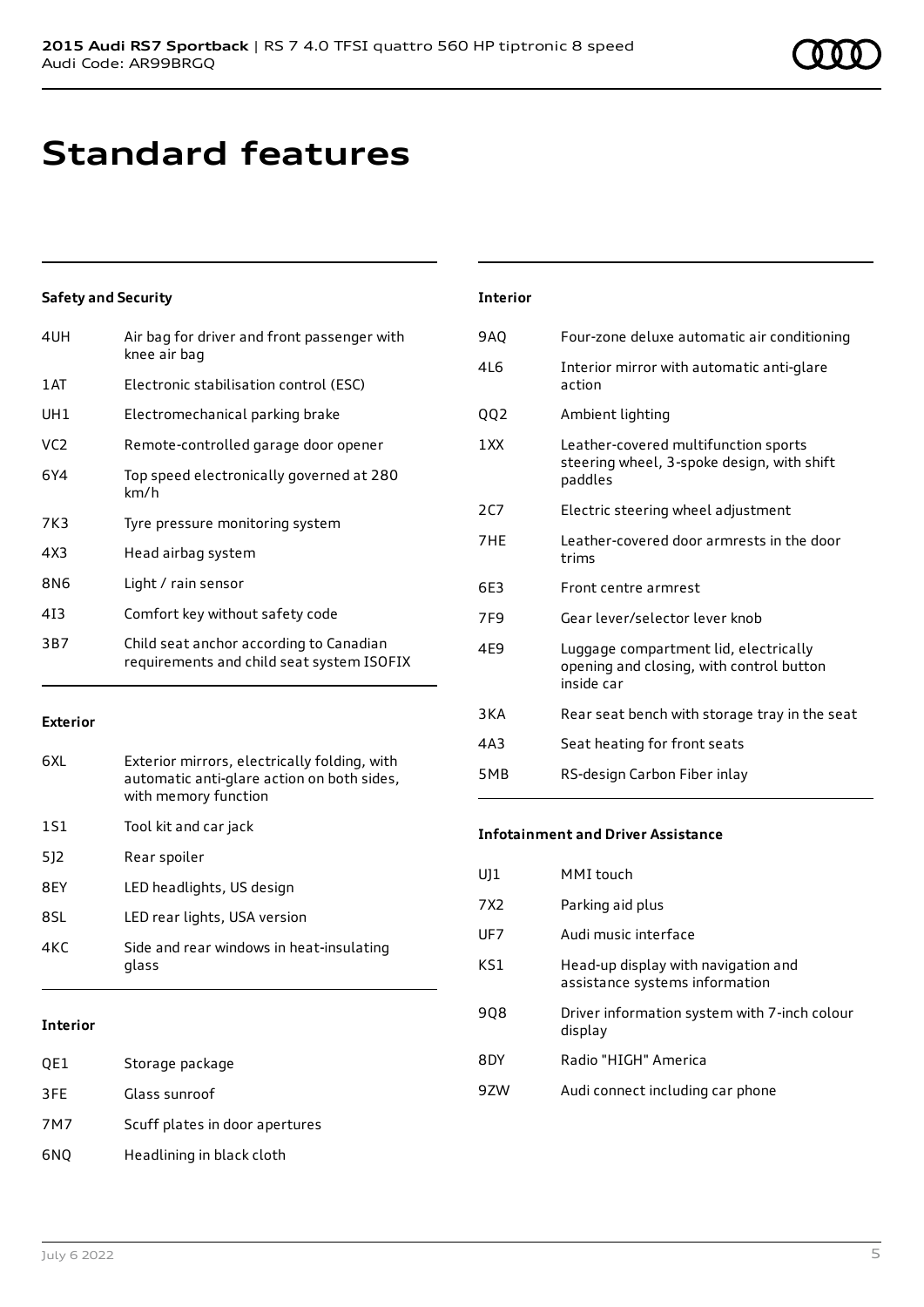## **Dealer remarks**

- Sun/Moonroof
- Leather Seats
- Navigation System
- Keyless Start
- Bluetooth Connection
- Rear Spoiler
- Heads-Up Display
- All Wheel Drive
- Black; Valcona Leather Seating Surfaces
- Ibis White

This vehicle includes a Money-Back Guarantee\* and passed our precise inspection process. Best of all the price you see is the price you pay. No haggling. No back and forth. No pressure. And this price is so good it is guaranteed. \*Money-Back Guarantee is valid for 5 days or 250 miles, whichever comes first. Subject to certain terms and conditions. See store for details. Some restrictions apply.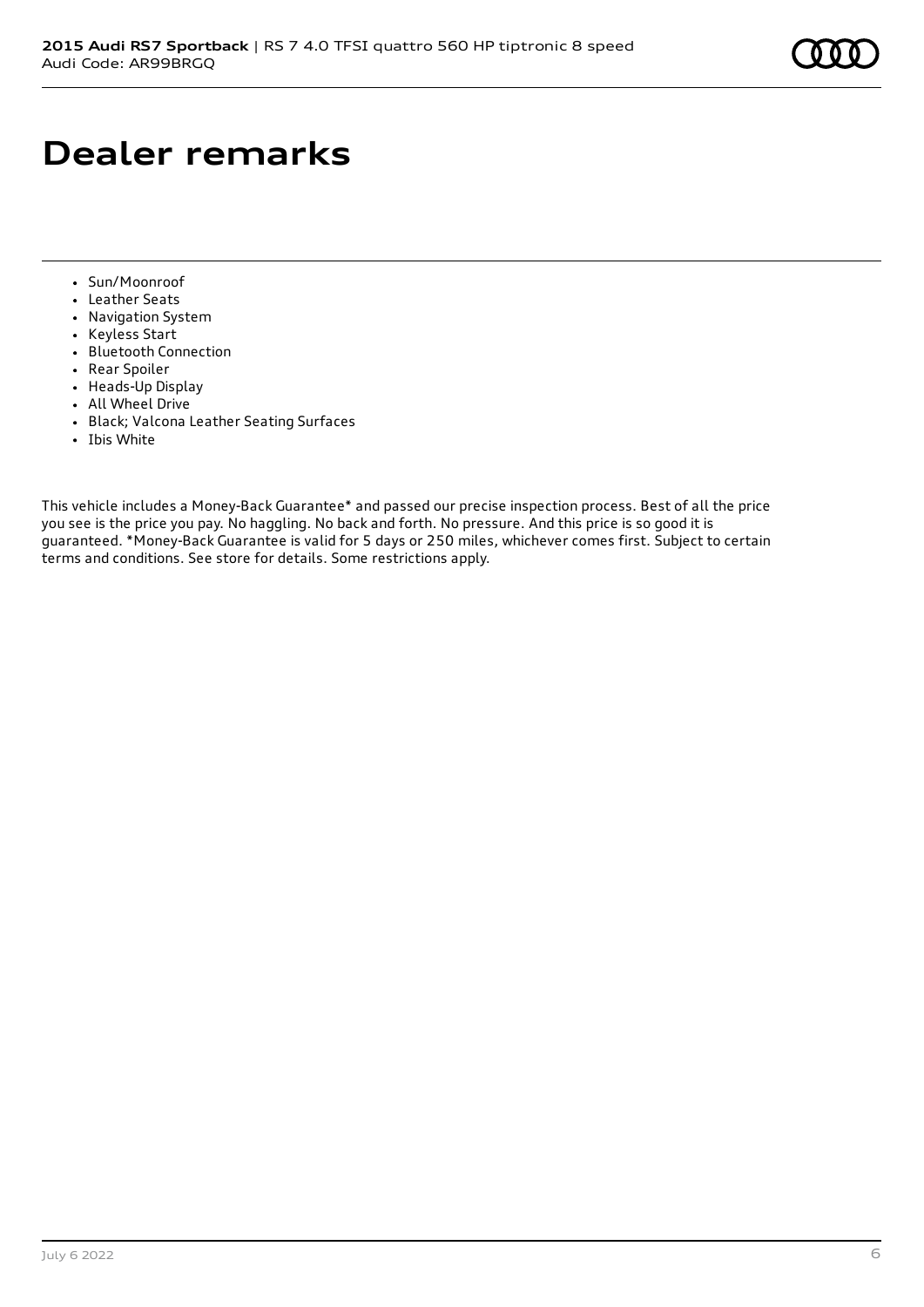## **Technical Specifications**

**(1/2)**

| Engineering   Performance                   |                                                                                        | <b>Steering</b>                 |
|---------------------------------------------|----------------------------------------------------------------------------------------|---------------------------------|
| Engine type                                 | V8 engine with Audi cylinder on<br>demand <sup>™</sup> engine efficiency<br>technology | Steering type<br>Steering ratio |
| Acceleration (0 - 60<br>mph)                | 3.7 sec. seconds                                                                       |                                 |
| Engine block                                | Aluminum-alloy                                                                         | Suspension                      |
| Induction/fuel injection Turbocharged/TFSI® |                                                                                        | Front axle                      |
| Cylinder head                               | Aluminum-alloy                                                                         |                                 |
| Horsepower                                  | 560 @ 5,700-6,600 @ rpm                                                                | Rear axle                       |
| stroke                                      | Displacement/Bore and 3,993/84.5 x 89.0 cc/mm                                          |                                 |
| Top track speed                             | 174 mph mph                                                                            | <b>Brakes</b>                   |
| Valvetrain                                  | 32-valve DOHC with variable valve<br>timing                                            | Front brakes                    |
| Transmission   Drivetrain                   |                                                                                        | Rear brakes                     |
| Gear ratios: 8th                            | 0.667                                                                                  |                                 |
| Gear ratios: 6th                            | 1.000                                                                                  | <b>Body</b>                     |
| Gear ratios: Final Drive                    | 3.076                                                                                  | Material                        |
| Gear ratios: 7th                            | 0.839                                                                                  |                                 |
|                                             |                                                                                        |                                 |

| Steering                      |                                                                                          |
|-------------------------------|------------------------------------------------------------------------------------------|
| Steering type                 | Electromechanical power steering<br>system with dynamic steering                         |
| Steering ratio                | 13.0:1                                                                                   |
|                               |                                                                                          |
| <b>Suspension</b>             |                                                                                          |
| Front axle                    | RS 7 tuned Audi adaptive air<br>suspension                                               |
| Rear axle                     | RS 7 tuned Audi adaptive air<br>suspension                                               |
|                               |                                                                                          |
| <b>Brakes</b>                 |                                                                                          |
| <b>Front brakes</b>           | 15.4 (ventilated wave design disc)<br>in                                                 |
| Rear brakes                   | 14.0 (ventilated wave design disc)<br>in                                                 |
| <b>Body</b>                   |                                                                                          |
| Material                      | ultra® lightweight technology -<br>aluminum hybrid construction                          |
| <b>Warranty   Maintenance</b> |                                                                                          |
| Warranty                      | 4-Year/50,000 mile new vehicle<br>limited warranty                                       |
| Maintenance                   | 12-month/5,000 mile (whichever<br>occurs first) NO CHARGE first<br>scheduled maintenance |

Gear ratios: 4th 1.667 Gear ratios: 5th 1.285 Gear ratios: 2nd 3.143 Gear ratios: 3rd 2.106 Gear ratios: Reverse 3.317 Gear ratios: 1st 4.714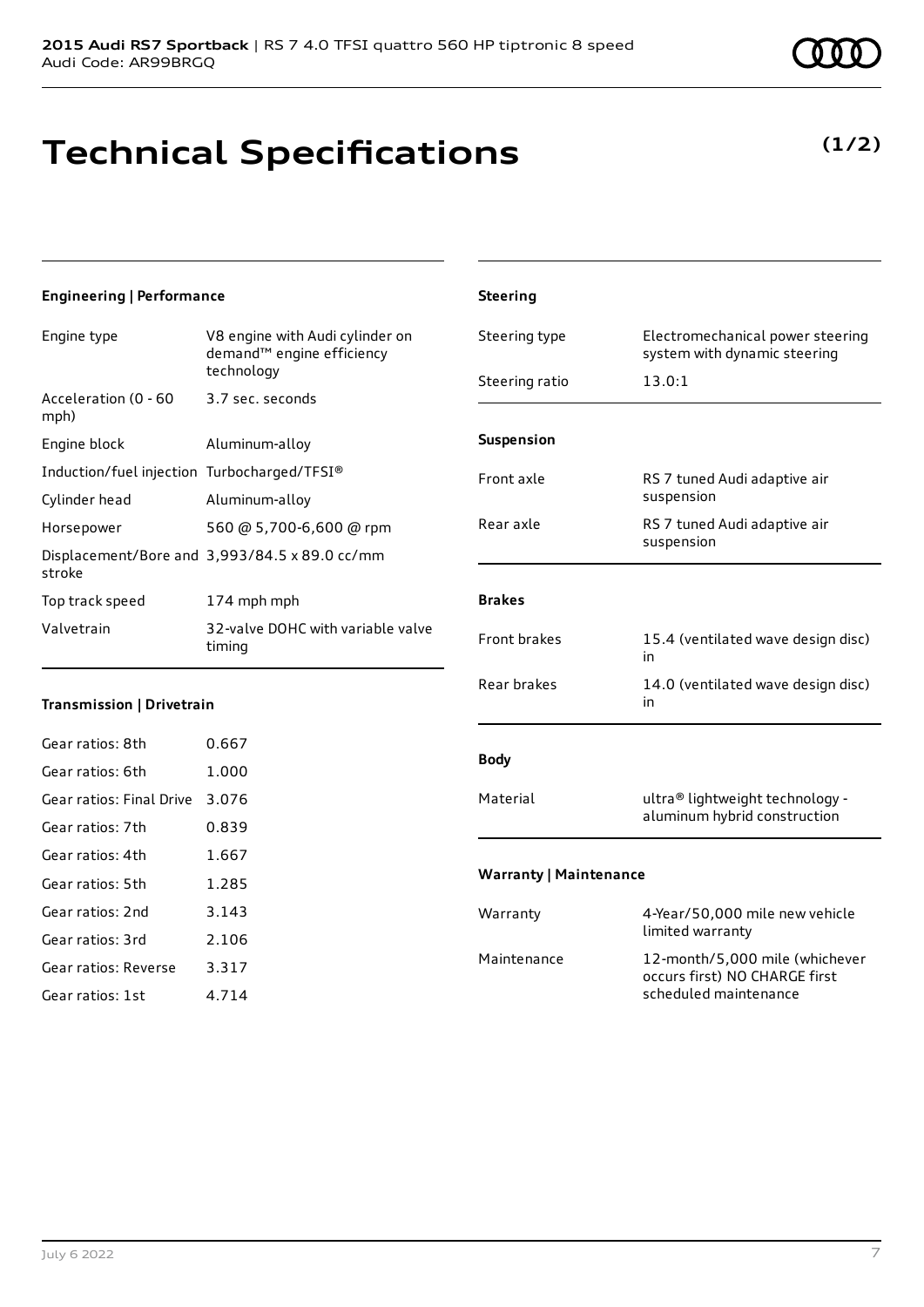## **Technical Specifications**

#### **Exterior Measurements**

| Height                        | 55.8 in  |
|-------------------------------|----------|
| Length                        | 197.3 in |
| Wheelbase                     | 114.8 in |
| Drag coefficient              | 0.30 Cw  |
| Overall width with<br>mirrors | 84.2 in  |
| Track rear                    | 64.0 in  |
| Track front                   | 64.3 in  |
| Curb weight                   | 4.475 lb |

### **Interior measurements**

| Seating capacity                          |                   |
|-------------------------------------------|-------------------|
| Shoulder room, rear                       | 55.9 in           |
| Leg room, rear                            | 37.0 in           |
| Shoulder room, front                      | 57.2 in           |
| Head room, rear                           | 36.6 in           |
| Leg room, front                           | 41.3 in           |
| Head room, front                          | 36.9 in           |
| Cargo volume, rear<br>seatbacks up/folded | 24.5 cu ft, cu ft |

## **(2/2)**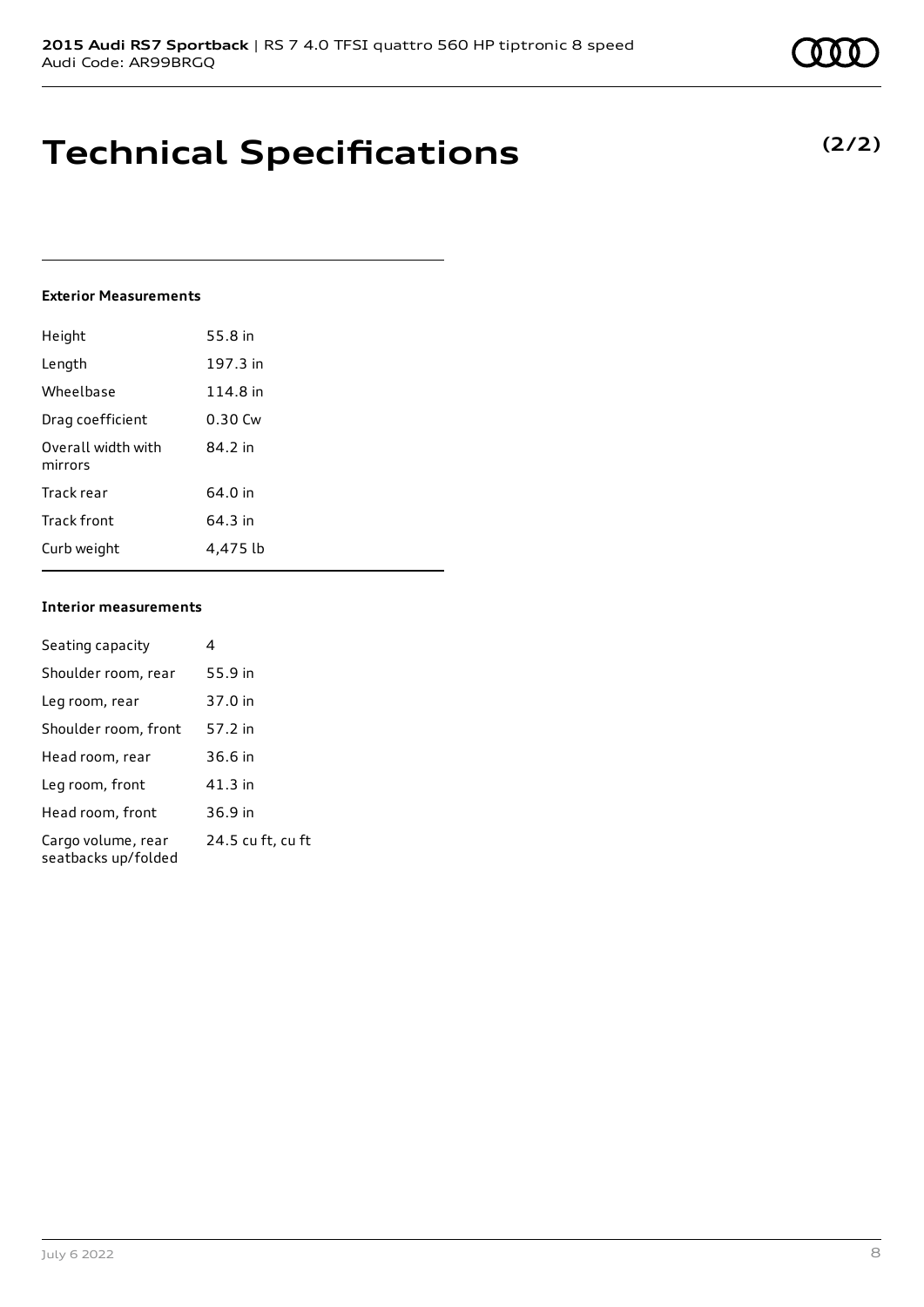## **Consumption- and emission**

### **Consumption by NEDC**

| urban       | $16 \text{ mpg}$ |
|-------------|------------------|
| extra-urban | 27 mpg           |
| combined    | $19 \text{ mpg}$ |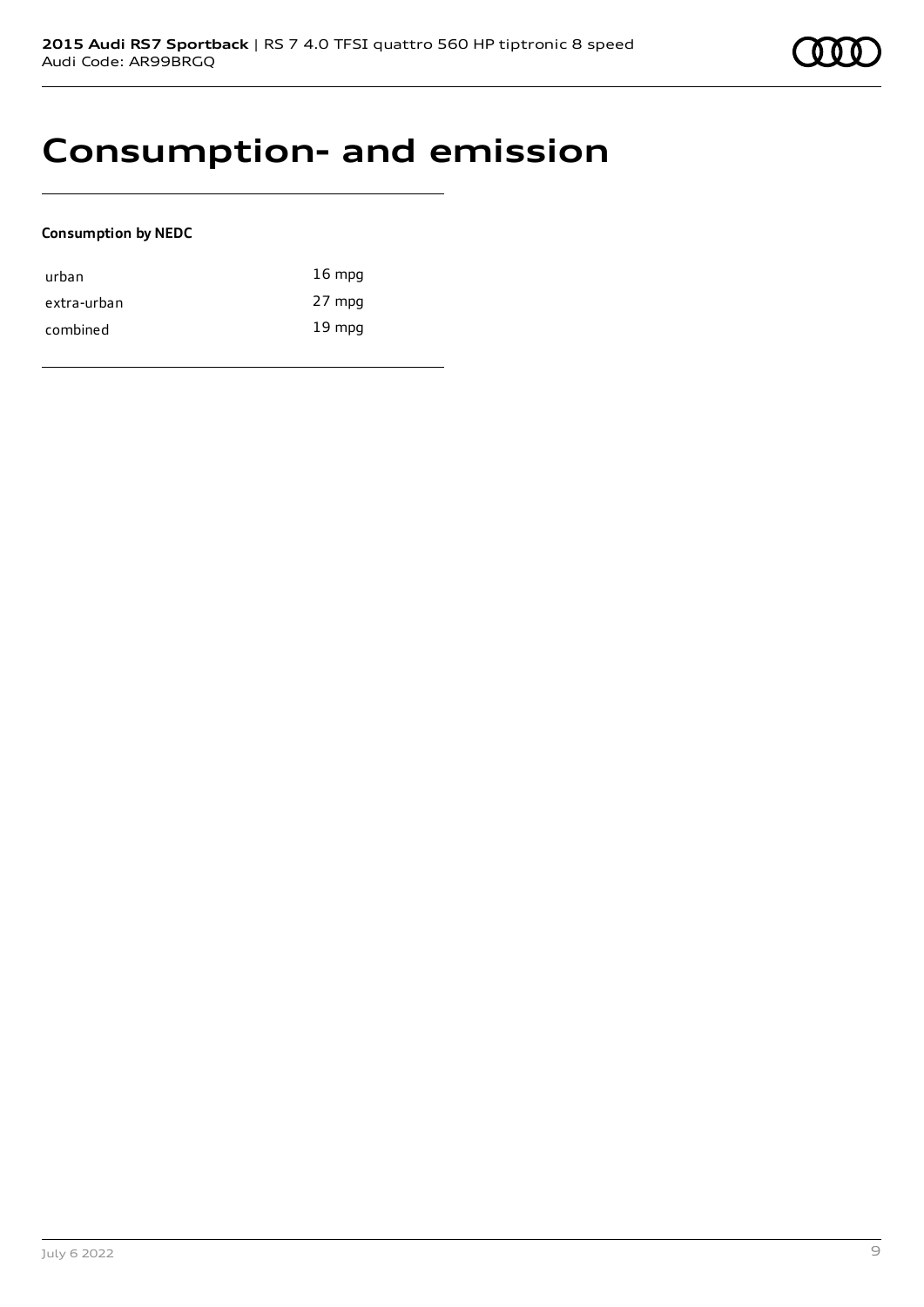

## **Contact**

Dealer **Audi Plano**

5930 W Plano Pkwy 75093 Plano TX

Phone: +12144523800 FAX: 2144523825

www: [https://www.audiplano.com](https://www.audiplano.com/)